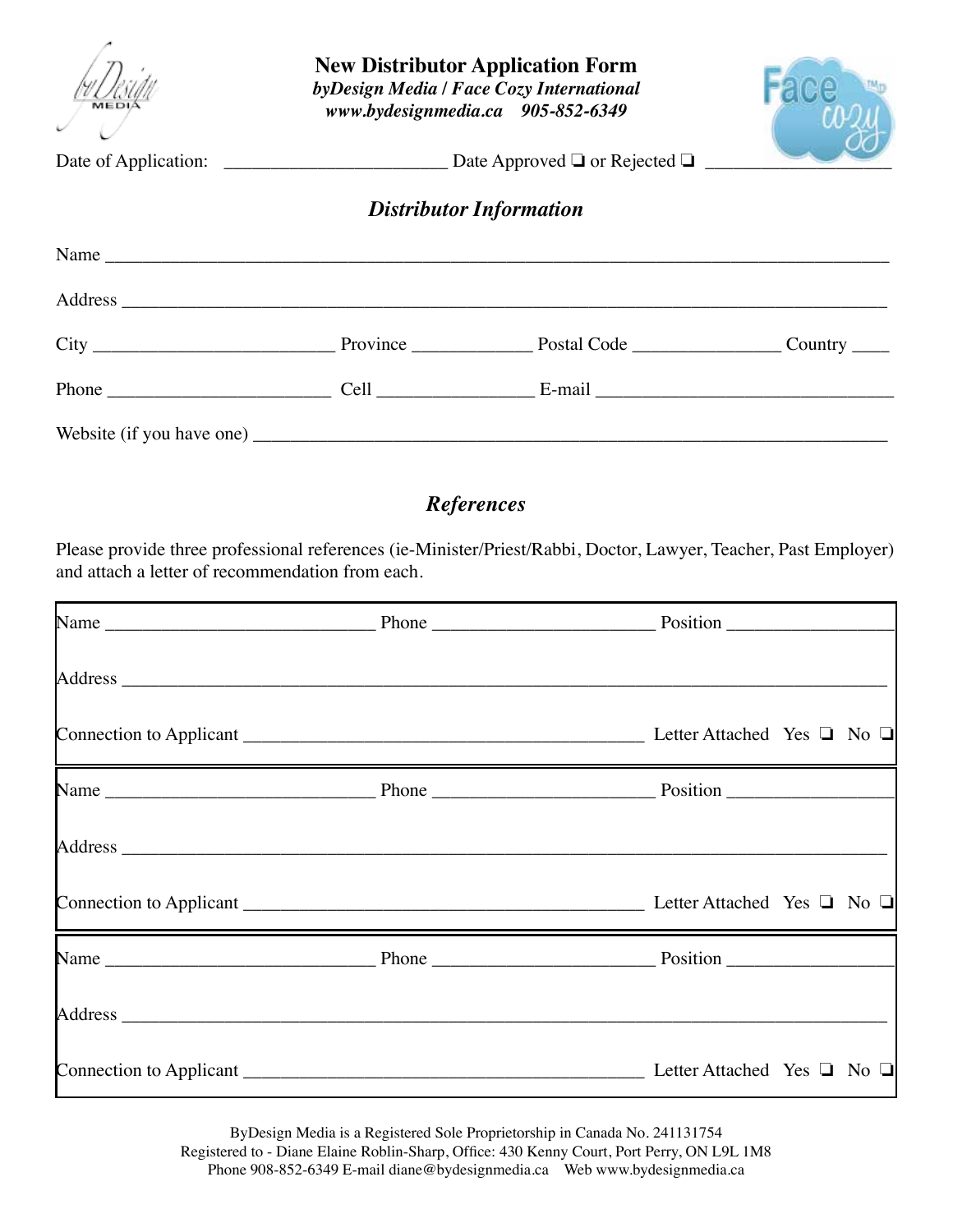## **Bank Information**

| <b>Associated Experience</b>                                                                                                                             |  |  |  |  |  |  |  |
|----------------------------------------------------------------------------------------------------------------------------------------------------------|--|--|--|--|--|--|--|
| Please outline your work experience that could contribute to the success of distributing byDesign Media /<br>Face Cozy products and attach your resume'. |  |  |  |  |  |  |  |
|                                                                                                                                                          |  |  |  |  |  |  |  |
|                                                                                                                                                          |  |  |  |  |  |  |  |
|                                                                                                                                                          |  |  |  |  |  |  |  |
|                                                                                                                                                          |  |  |  |  |  |  |  |
|                                                                                                                                                          |  |  |  |  |  |  |  |
|                                                                                                                                                          |  |  |  |  |  |  |  |
|                                                                                                                                                          |  |  |  |  |  |  |  |
|                                                                                                                                                          |  |  |  |  |  |  |  |
|                                                                                                                                                          |  |  |  |  |  |  |  |

## **Time Commitment**

How much time per week are you willing to commit to marketing and distributing these products? Please discuss.